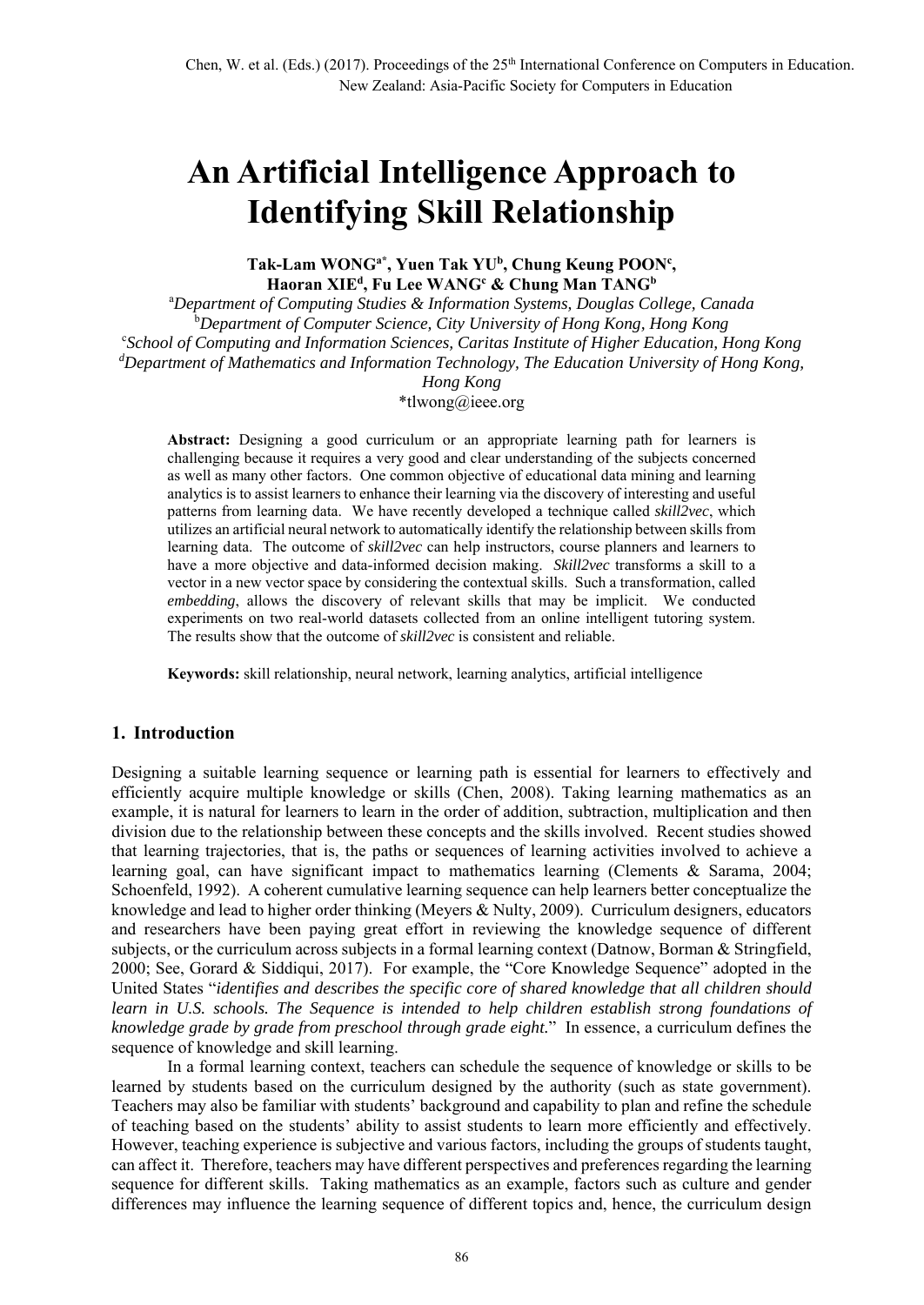(Burny, Valcke, Desoete & Van Luit, 2013; Hyde & Mertz, 2009). This can pose additional difficulties in planning the learning sequence. It may also pose difficulties in planning a cross-subject curriculum, which involves the challenge of understanding the details of different subjects.

Thanks to the rapid development in information technology, a massive amount of data can be readily collected for analysis. For example, many universities and schools use course management systems such as Blackboard, moodle, and schoology for sharing learning resources, conducting online activities, attempting online tests, etc. These course management systems are able to keep track of the learners' online activities for analysis and better understanding their learning (Romero, Ventura & García, 2008). Similarly, many learning data such as the duration that the learner spends on viewing a video can be collected from massive open online courses (MOOCs). These learning data are very useful and valuable for course planners, lecturers, instruction designers, and learners themselves to enhance learning. Recently, Learning Analytics (LA) have been intensively researched to analyze the data about the learners and their contexts. The well-adopted definition of learning analytics is "*the measurement, collection, analysis and reporting of data about learners and their contexts, for purposes of understanding and optimizing learning and the environments in which it occurs.*" (LAK, 2011) LA can provide instructors and learners with analytical information of the latter's learning progress and hence lead to data-driven and well-informed decisions to optimize the learning.

This paper follows up the preliminary study reported in (Wong, Xie, Wang, Poon & Zou, 2017) and investigates the application of learning analytics technique to identify the relationship between the knowledge or skills based on the learning data available. The relationship between different skills can be readily visualized and easily interpreted by human. We carefully verified our approach by conducting experiments using two real-world datasets of learning algebra in an online intelligent tutoring system (ITS). The rationale of our approach is to automatically analyze the sequences of tasks that students undertake. Tackling each task requires the application of a skill. Therefore, a task sequence can also be interpreted as an evidence of the application of a sequence of skills. We aim at identifying the relationship between different skills from these sequences. To achieve this aim, we have developed an approach called *skill2vec* based on artificial neural network. In essence, our approach utilizes a two-layer neural network to transform an input skill to its contextual skills. In our approach, contextual skills refer to the neighbours of a skill in the sequence. The parameters of the neural network are "trained" automatically based on the available data. After training, our approach can essentially find a mapping from a skill to a vector in a new vector space that preserves the structure between different skills. This mapping, called an "embedding," allows the identification of the relationship between skills by projecting the skills onto the new vector space. The results of an embedding can also be visualized by further projecting the vectors in the new space onto a two-dimensional space. We conducted experiments on datasets concerning student performance on mathematical problems from an intelligent tutoring system (Stamper, Niculescu-Mizil, Ritter, Gordon & Koedinger, 2010). For example, we discovered from the data that learning "**Consolidate variables**" then "**Combine like-terms**" in solving equation was similar to learning "**Correctly placing points**" then "**Setting the** *y***-intercept**" in drawing an equation in a coordinate system.

## **2. Methodology**

## *2.1 Problem Definition*

The aim of this work is to identify the relation between skills by projecting a skill onto a lower dimensional space through *embedding*. Suppose there is a sequence of skills denoted by (*S*1, *S*2, …,  $S_T$ ), where  $S_t$  is the skill required to tackling a particular task in the *t*-th step and *T* is the length of the sequence. For example, Figure 1 shows a sample question from an online assessment system. This question lists the three steps involved in answering the question, as follows: 1. [**Triangle perimeter**] finding the perimeter of the triangle in terms of *k*; 2. [**Consolidate variables**] identifying terms with same variables; 3. [**Combine like-terms**] adding up the terms with *k*. Each step is associated with a skill (or knowledge component), which refers to the information that can be used to accomplish the task. In this example, the length of the skill sequence is three and it consists of three different skills. Suppose there are altogether *N* different possible skills. Then each skill  $S_i$  can be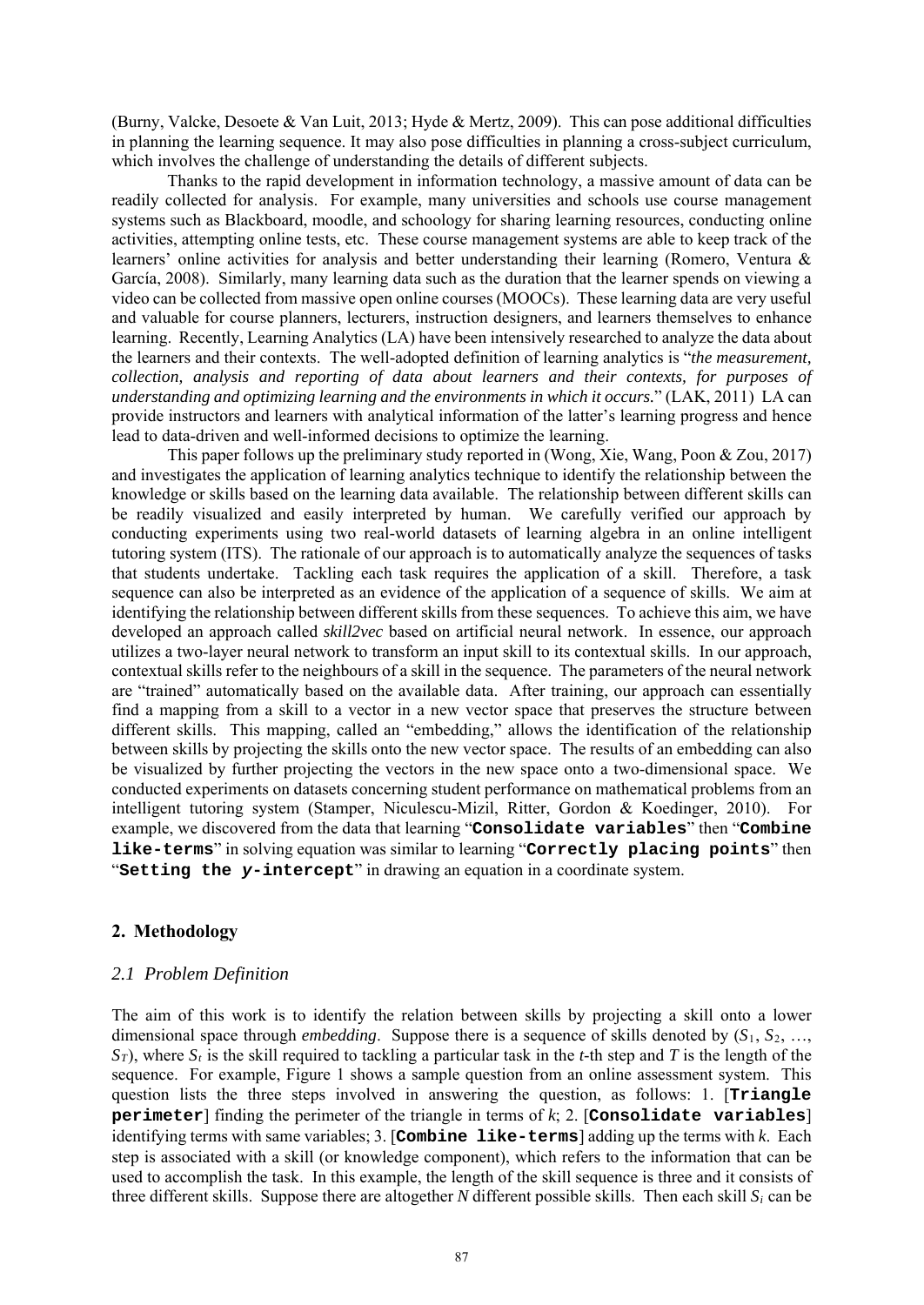represented by a one-hot vector of length *N*, which contains only one element with value 1 and other elements with value 0. The vector is too sparse and does not have sufficient information from computing similarity between skills in this original vector space. To address this difficulty, the objective of our approach is to find a transformation (that is, an embedding) of this vector from the original *N*-dimensional space to a new *H*-dimensional space where  $H \ll N$ . The new space should be more expressive and be able to capture the context of the skills such that the relevant skills are close to each other in the embedding.



Figure 1. A sample question in the dataset extracted from *www.assistments.org*.

## *2.2 Skill2vec*

Our technique, *skill2vec*, borrows the idea of the SkipGram model, which achieves promising results in Natural Language Processing (NLP) problems (Mikolov, Sutskever, Chen, Corrado & Dean, 2013). One sample application is analogy reasoning, which can accurately infer professor given university, doctor given hospital, etc. Figure 2 depicts an overview of our *skill2vec* model. Essentially, it is a fully connected neural network model consisting of *H* neurons in the hidden layer. The output layer contains a number of neurons depending on the predefined window size *W*, which is equal to 2 in our example.



Figure 2. The *skill2vec* model.

The rationale of *skill2vec* is that for each skill  $S_t$  in the sequence, the contextual skills are defined as skills for solving the neighboring tasks within a window of size *W*. The architecture of the neural network outputs the values corresponding to the contextual skills by inputting the skill *St*. In this way, the *N*-dimensional one-hot vector, *St*, which represents the skills needed to tackle step *t*, serves as the input of the *skill2vec*. This input vector will be fed to the hidden layer. The input to the *j*-th neuron of the hidden layer is defined as a standard weighted sum in the following manner:

$$
h_j = \sum_{i=1}^{|N|} x_i w_{i,j}^1
$$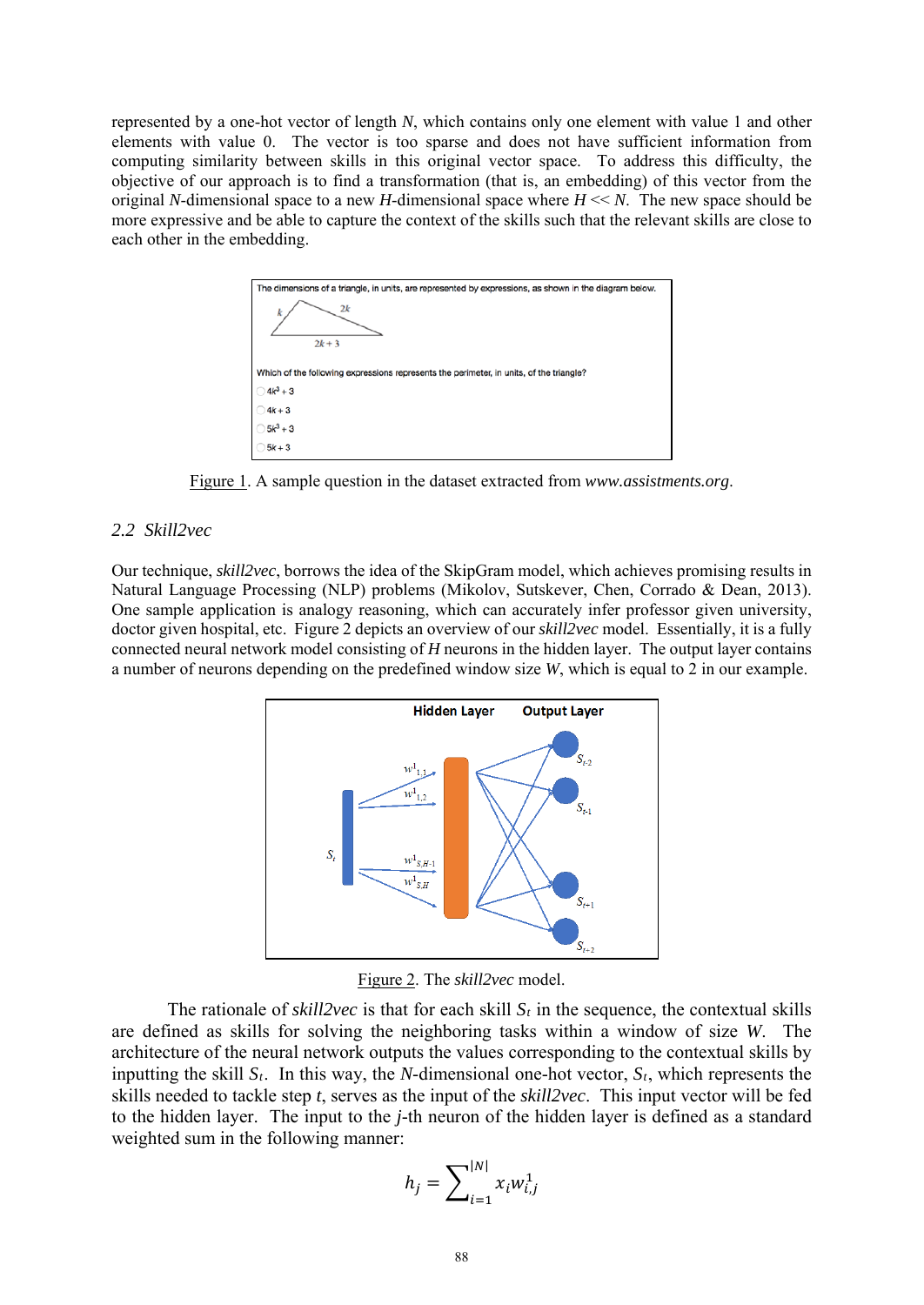where  $x_i$  and  $w_{i,j}^1$  refer to the input value of the *i*-th element of  $S_t$  and the weight connecting from the *i*th element of  $S_t$  to the *j*-th neuron of the hidden layer. The superscript of *w* denotes that it is the weight to the first (hidden) layer of the neural network. The output layer consists of neurons that, together, show how likely it is for a particular skill to be among the contextual skills of *St*. The output value of each output neuron is computed using the *softmax* function as follows:

$$
u_k = \sum_{j=1}^H h_j w_{j,k}^2 , \quad y_k = \frac{exp(u_k)}{\sum_{k'=1}^{|S|} exp(u_{k'})}
$$

where  $y_k$  is the output value of the *k*-th neuron of the output layer and  $w_{j,k}^2$  is the weight connecting from the *j*-th neuron of the hidden layer to the *k*-th neuron of the output layer. Essentially, the values of the output neurons represent the probability that a particular skill is the contextual skill of the input skill. On the other hand, the hidden layer of *skill2vec* serves as an embedding, which projects an input skill onto a new vector space in  $\mathbb{R}^H$ . Technically,  $h \in \mathbb{R}^H$  is the product of the input vector  $x \in \mathbb{R}^N$ and the weight  $w^1 \in \mathbb{R}^{N \times H}$ . As a result, two different skills can map to two similar vectors in  $\mathbb{R}^H$  if they have similar contextual skills.



Figure 3. The generation of training examples from a sequence of skills. The shaded and unshaded skills refer to the input and output of our *skill2vec* model during training.

The weight of the parameters of *skill2vec* can be trained or tuned automatically from the available sequences collected. For each available sequence of skills, training examples are created to train *skill2vec*. Figure 3 shows an example of the generation of training examples from a sequence containing eight skills. Let the window size be 2. For each of the skills in the sequence, a training example will be created along with the neighbouring skills within the window size as illustrated in the Figure. Auxiliary skills will be created for the skills at the beginning or at the end to complete a training example. With respect to the Figure, the shaded skill and unshaded skills in each training example become the input and the output of *skill2vec* during training respectively. Note that each skill is an *N*dimensional vector. Given an input skill, the difference (or error) between the predicted output by *skill2vec* model and the actual value of the output will be measured. The weights (i.e., *w***<sup>1</sup>** and *w***<sup>2</sup>** ) of *skill2vec* are then updated using standard backward propagation and delta rule. This process will be repeated by using the next available training examples and until the total error among all training examples is minimized or below a certain predefined value.

#### *2.3 Experiments*

We conducted experiments to demonstrate the effectiveness of our proposed method. First, we collected a publicly available dataset that included the interaction of 1,840 and 575 students in an ITS when they learned algebra in the academic years 2005–2006 and 2006–2007, respectively (Stamper, Niculescu-Mizil, Ritter, Gordon & Koedinger, 2010). We call these two datasets *Algebra-2005-2006* and *Algebra-2006-2007*, respectively. In the ITS, a learner performed a sequence of tasks to answer a given question similar to the sample question in Figure 1. The total numbers of steps for all students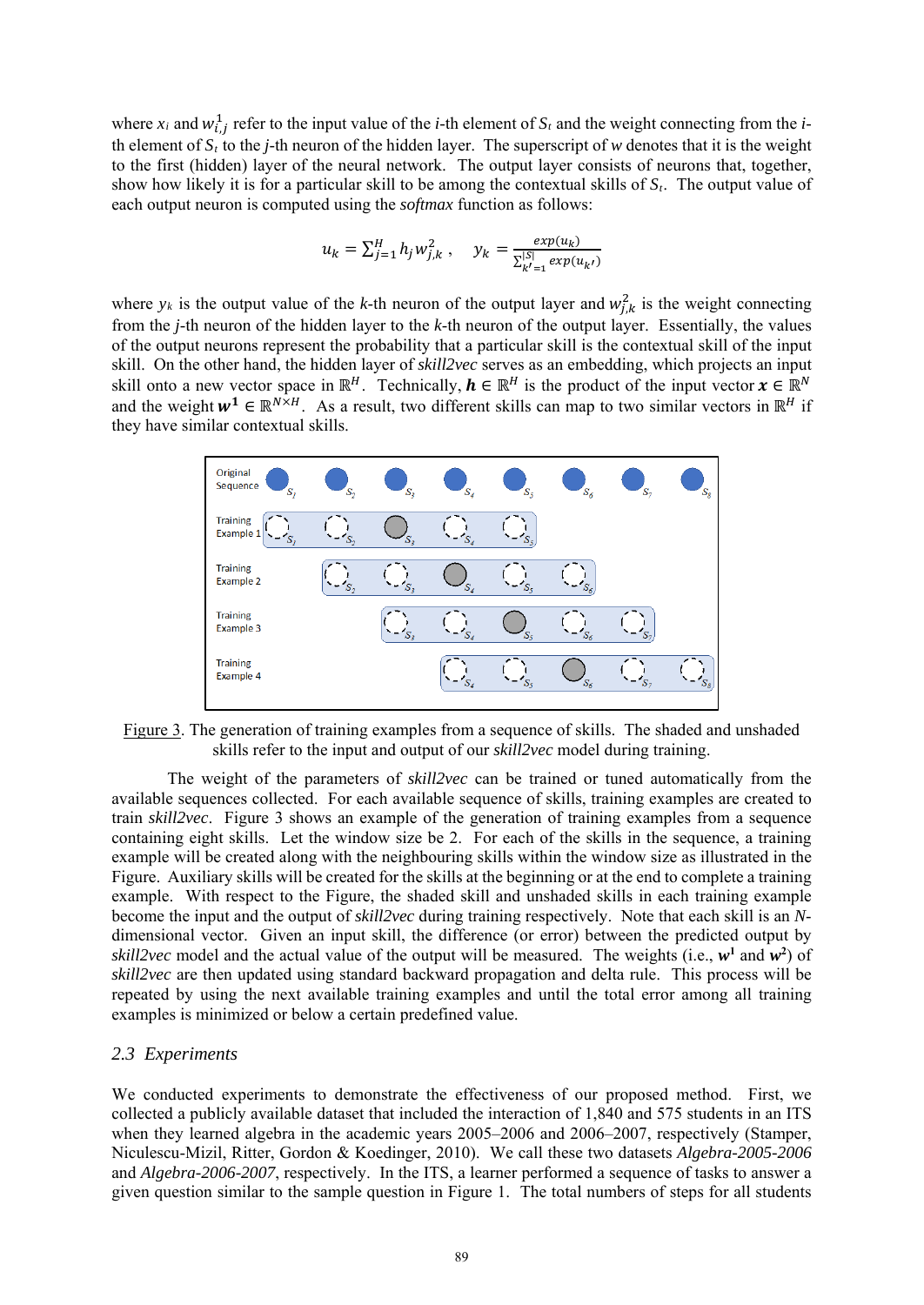involved in *Algebra-2005-2006* and *Algebra-2006-2007* are 813,661 and 2,289,726, respectively.

We pre-processed the datasets by forming sequences of skills; each sequence being generated from a single question. Training examples were then generated from these sequences as described in Section 2.2. Training examples from these two datasets were used for training two *skill2vec* models separately. These two models, one from *Algebra-2005-2006* and one from *Algebra-2006-2007*, served to triangulate the results of our model. The vector corresponding to each skill transformed to the new vector space by the embedding was then computed as described in Section 2.2. Next, the skill vectors in the new vector space were projected onto a two-dimensional space for visualization and analysis.

## **3. Results**

Figures 4 and 5 show the visualization of parts of the results of our experiments on the datasets *Algebra-2005-2006* and *Algebra-2006-2007* respectively. The actual output of *skill2vec* contains hundreds of vectors related to all skills. For simplicity of exposition here, we only select and display 8 different related skills in Figures 4 and 5 to illustrate the usefulness and effectiveness of *skill2vec*. As described in Section 2.3, the vectors corresponding to the skills were projected on a two-dimensional space for better visualization. In each of the Figures, a point refers to a particular vector and its label shows the skill label associated with the vector. The arrows were added manually to connect the relevant skills in the results. For example, the skills "**S1: Consolidate variables**" and "**S2: Combine like-terms**" refer to two different, but related skills in algebra.



Figure 4. The results of applying *skill2vec* to the dataset *Algebra-2005-2006*.



We found that the same skills are located in similar positions in Figures 4 and 5. The differences (or directions) between two different related skills are also similar. For example, "**S2: Combine like-terms**" is located at the southeast of "**S1: Consolidate variables**", and "**S3: Identify units**" is also located at the southeast of "**S4: Changing axis bounds**" in both figures. However, "**S5: Entering the slope**" and "**S6: Variable in denominator**" are in the middle of Figure 4, but they are at the top of Figure 5. Recall that the two *skill2vec* models were trained using two different datasets *Algebra-2005-2006* and *Algebra-2006-2007* and the training involved randomness in neural network initialization. Hence, the two embeddings (and the new vector spaces) would be expected to be different unless they have some intrinsic relations. Nevertheless, the vectors in both embeddings and the difference between related vectors are largely consistent.

## **4. Conclusion**

We have developed an approach called *skill2vec* for automatically identifying skill relationship from learning data. *Skill2vec* utilizes a two-layer neural network architecture whose input and output are a skill in a sequence and its neighbouring skills respectively. *Skill2vec* can find an embedding, which is a mapping transforming a skill from its original vector space to a new vector space. The new vector space is more expressive and related skills can be identified by considering the vectors in this new